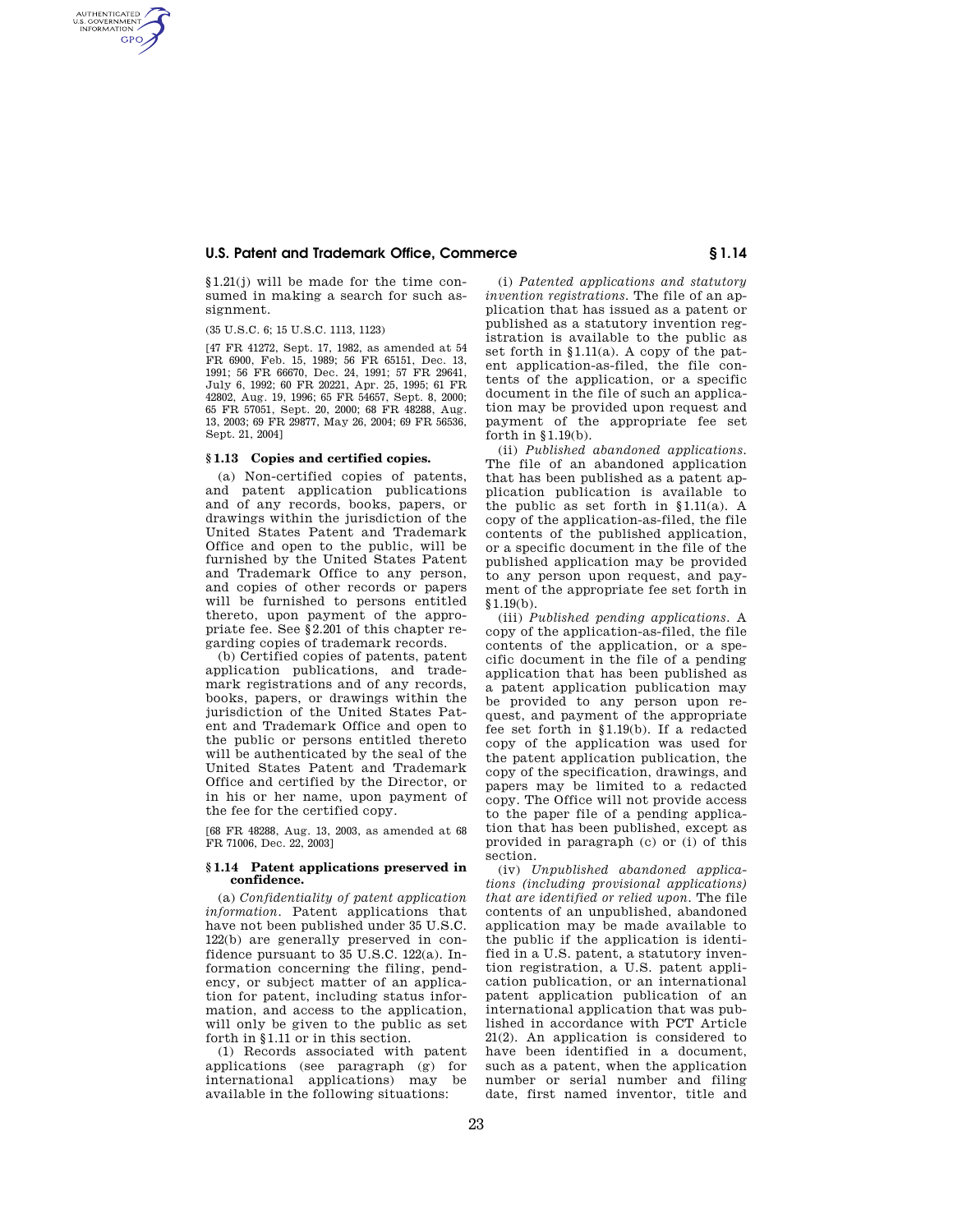# **§ 1.14 37 CFR Ch. I (7–1–10 Edition)**

filing date or other application specific information are provided in the text of the patent, but not when the same identification is made in a paper in the file contents of the patent and is not included in the printed patent. Also, the file contents may be made available to the public, upon a written request, if benefit of the abandoned application is claimed under 35 U.S.C. 119(e), 120, 121, or 365 in an application that has issued as a U.S. patent, or has published as a statutory invention registration, a U.S. patent application publication, or an international patent application that was published in accordance with PCT Article 21(2). A copy of the application-as-filed, the file contents of the application, or a specific document in the file of the application may be provided to any person upon written request, and payment of the appropriate fee (§1.19(b)).

(v) *Unpublished pending applications (including provisional applications) whose benefit is claimed.* A copy of the file contents of an unpublished pending application may be provided to any person, upon written request and payment of the appropriate fee  $(\S1.19(b))$ , if the benefit of the application is claimed under 35 U.S.C. 119(e), 120, 121, or 365 in an application that has issued as a U.S. patent, an application that has published as a statutory invention registration, a U.S. patent application publication, or an international patent application publication that was published in accordance with PCT Article 21(2). A copy of the application-as-filed, or a specific document in the file of the pending application may also be provided to any person upon written request, and payment of the appropriate fee (§1.19(b)). The Office will not provide access to the paper file of a pending application, except as provided in paragraph (c) or (i) of this section.

(vi) *Unpublished pending applications (including provisional applications) that are incorporated by reference or otherwise identified.* A copy of the application as originally filed of an unpublished pending application may be provided to any person, upon written request and payment of the appropriate fee (§1.19(b)), if the application is incorporated by reference or otherwise identified in a U.S. patent, a statutory invention registration, a U.S. patent application publication, or an international patent application publication that was published in accordance with PCT Article 21(2). The Office will not provide access to the paper file of a pending application, except as provided in paragraph (c) or (i) of this section.

(vii) *When a petition for access or a power to inspect is required.* Applications that were not published or patented, that are not the subject of a benefit claim under 35 U.S.C. 119(e), 120, 121, or 365 in an application that has issued as a U.S. patent, an application that has published as a statutory invention registration, a U.S. patent application publication, or an international patent application publication that was published in accordance with PCT Article 21(2), or are not identified in a U.S. patent, a statutory invention registration, a U.S. patent application publication, or an international patent application that was published in accordance with PCT Article 21(2), are not available to the public. If an application is identified in the file contents of another application, but not the published patent application or patent itself, a granted petition for access (see paragraph (i)), or a power to inspect (see paragraph (c)) is necessary to obtain the application, or a copy of the application.

(2) Information concerning a patent application may be communicated to the public if the patent application is identified in a published patent document or in an application as set forth in paragraphs  $(a)(1)(i)$  through  $(a)(1)(vi)$ of this section. The information that may be communicated to the public (*i.e.,* status information) includes:

(i) Whether the application is pending, abandoned, or patented;

(ii) Whether the application has been published under 35 U.S.C. 122(b);

(iii) The application ''numerical identifier'' which may be:

(A) The eight-digit application number (the two-digit series code plus the six-digit serial number); or

(B) The six-digit serial number plus any one of the filing date of the national application, the international filing date, or date of entry into the national stage; and

(iv) Whether another application claims the benefit of the application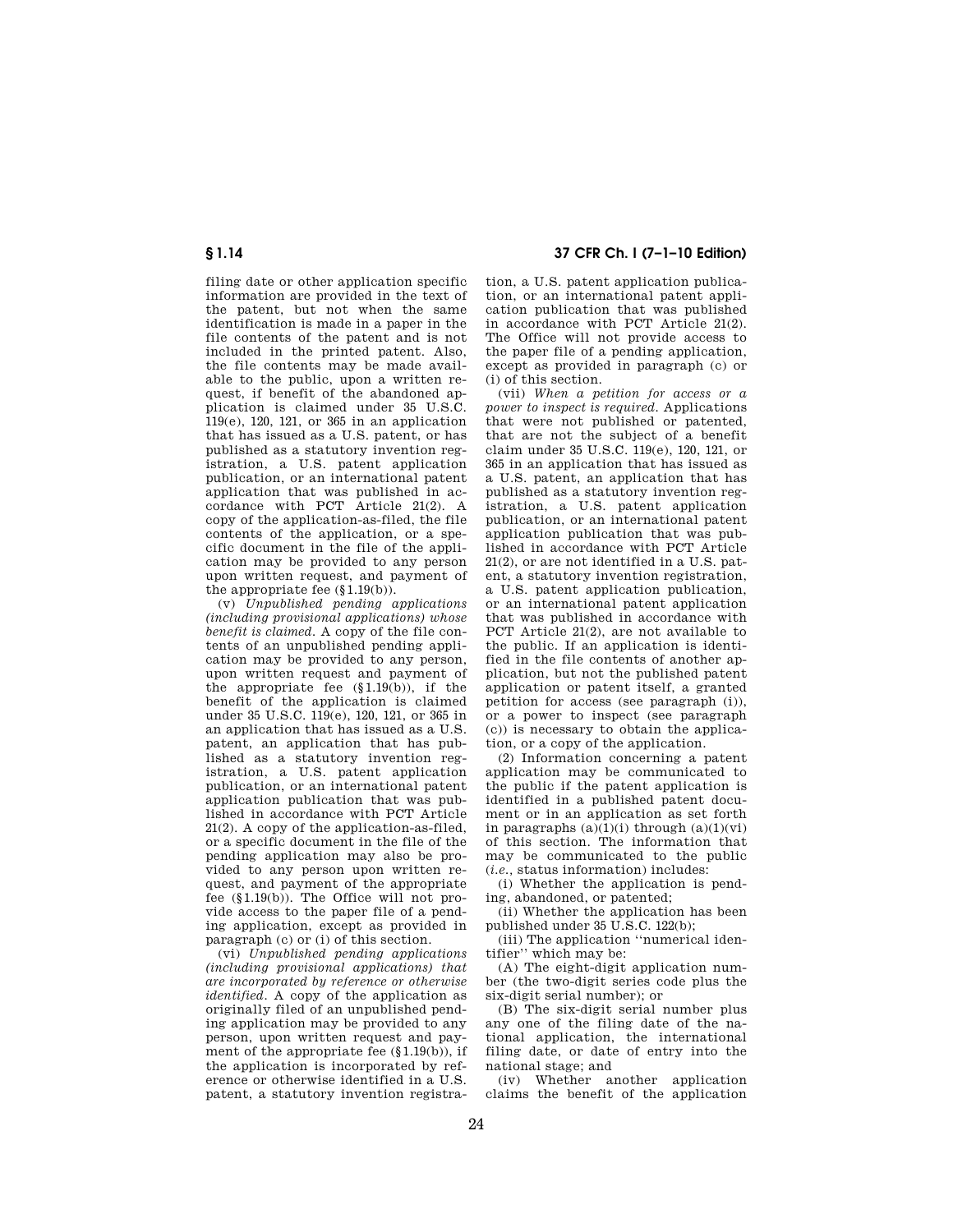## **U.S. Patent and Trademark Office, Commerce § 1.14**

(*i.e.*, whether there are any applications that claim the benefit of the filing date under 35 U.S.C. 119(e), 120, 121 or 365 of the application), and if there are any such applications, the numerical identifier of the application, the specified relationship between the applications (e.g., continuation), whether the application is pending, abandoned or patented, and whether the application has been published under 35 U.S.C. 122(b).

(b) *Electronic access to an application.*  Where a copy of the application file or access to the application may be made available pursuant to this section, the Office may at its discretion provide access to only an electronic copy of the specification, drawings, and file contents of the application.

(c) *Power to inspect a pending or abandoned application*. Access to an application may be provided to any person if the application file is available, and the application contains written authority (e.g., a power to inspect) granting access to such person. The written authority must be signed by:

(1) An applicant;

(2) An attorney or agent of record;

(3) An authorized official of an assignee of record (made of record pursuant to §3.71 of this chapter); or

(4) A registered attorney or agent named in the papers accompanying the application papers filed under §1.53 or the national stage documents filed under §1.495, if an executed oath or declaration pursuant to §1.63 or §1.497 has not been filed.

(d) *Applications reported to Department of Energy*. Applications for patents which appear to disclose, purport to disclose or do disclose inventions or discoveries relating to atomic energy are reported to the Department of Energy, which Department will be given access to the applications. Such reporting does not constitute a determination that the subject matter of each application so reported is in fact useful or is an invention or discovery, or that such application in fact discloses subject matter in categories specified by 42 U.S.C. 2181(c) and (d).

(e) *Decisions by the Director.* Any decision by the Director that would not otherwise be open to public inspection may be published or made available for public inspection if:

(1) The Director believes the decision involves an interpretation of patent laws or regulations that would be of precedential value; and

(2) The applicant is given notice and an opportunity to object in writing within two months on the ground that the decision discloses a trade secret or other confidential information. Any objection must identify the deletions in the text of the decision considered necessary to protect the information, or explain why the entire decision must be withheld from the public to protect such information. An applicant or party will be given time, not less than twenty days, to request reconsideration and seek court review before any portions of a decision are made public under this paragraph over his or her objection

(f) *Publication pursuant to §1.47*. Information as to the filing of an application will be published in the *Official Gazette* in accordance with §1.47(c).

(g) *International applications*. (1) Copies of international application files for international applications which designate the U.S. and which have been published in accordance with PCT Article 21(2), or copies of a document in such application files, will be furnished in accordance with PCT Articles 30 and 38 and PCT Rules 94.2 and 94.3, upon written request including a showing that the publication of the application has occurred and that the U.S. was designated, and upon payment of the appropriate fee (see §1.19(b)), if:

(i) With respect to the Home Copy (the copy of the international application kept by the Office in its capacity as the Receiving Office, see PCT Article 12(1)), the international application was filed with the U.S. Receiving Office;

(ii) With respect to the Search Copy (the copy of an international application kept by the Office in its capacity as the International Searching Authority, see PCT Article 12(1)), the U.S. acted as the International Searching Authority, except for the written opinion of the International Searching Authority which shall not be available until the expiration of thirty months from the priority date; or